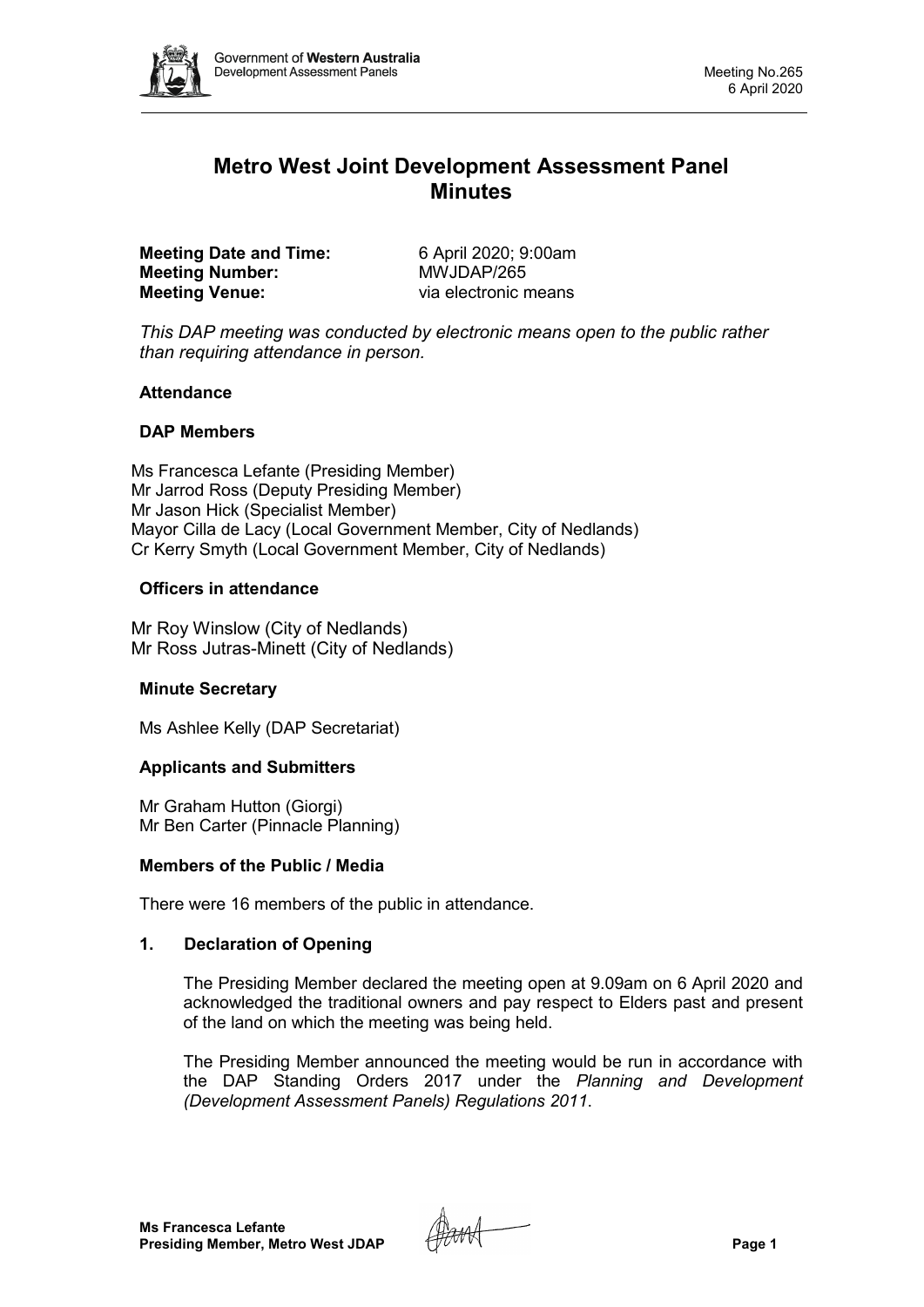

The Presiding Member advised that in accordance with Section 5.16 of the DAP Standing Orders 2017 which states *'A person must not use any electronic, visual or audio recording device or instrument to record the proceedings of the DAP meeting unless the Presiding Member has given permission to do so.',* the meeting would not be recorded.

In response to the COVID-19 situation, this meeting was convened via electronic means. Members were reminded to announce their name and title prior to speaking.

## **2. Apologies**

Nil

## **3. Members on Leave of Absence**

Nil

## **4. Noting of Minutes**

DAP members noted that signed minutes of previous meetings are available on the [DAP website.](https://www.dplh.wa.gov.au/about/development-assessment-panels/daps-agendas-and-minutes)

## **5. Declaration of Due Consideration**

All members declared that they had duly considered the documents.

### **6. Disclosure of Interests**

In accordance with section 2.4.9 of the DAP Code of Conduct 2017, DAP Member, Mayor Cilla de Lacy, declared that she participated in a prior Council meeting in relation to the application at item 8.1. However, under section 2.1.2 of the DAP Code of Conduct 2017, Mayor Cilla de Lacy acknowledged that she is not bound by any previous decision or resolution of the local government and undertakes to exercise independent judgment in relation to any DAP application before her, which will be considered on its planning merits.

## **7. Deputations and Presentations**

- **7.1** Mr Ben Carter (Pinnacle Planning) addressed the DAP in support of the application at Item 8.1 and responded to questions from the panel.
- **7.3** The City of Nedlands officers responded to questions from the panel in relation to Item 8.1 addressed the DAP in relation to the application at Item.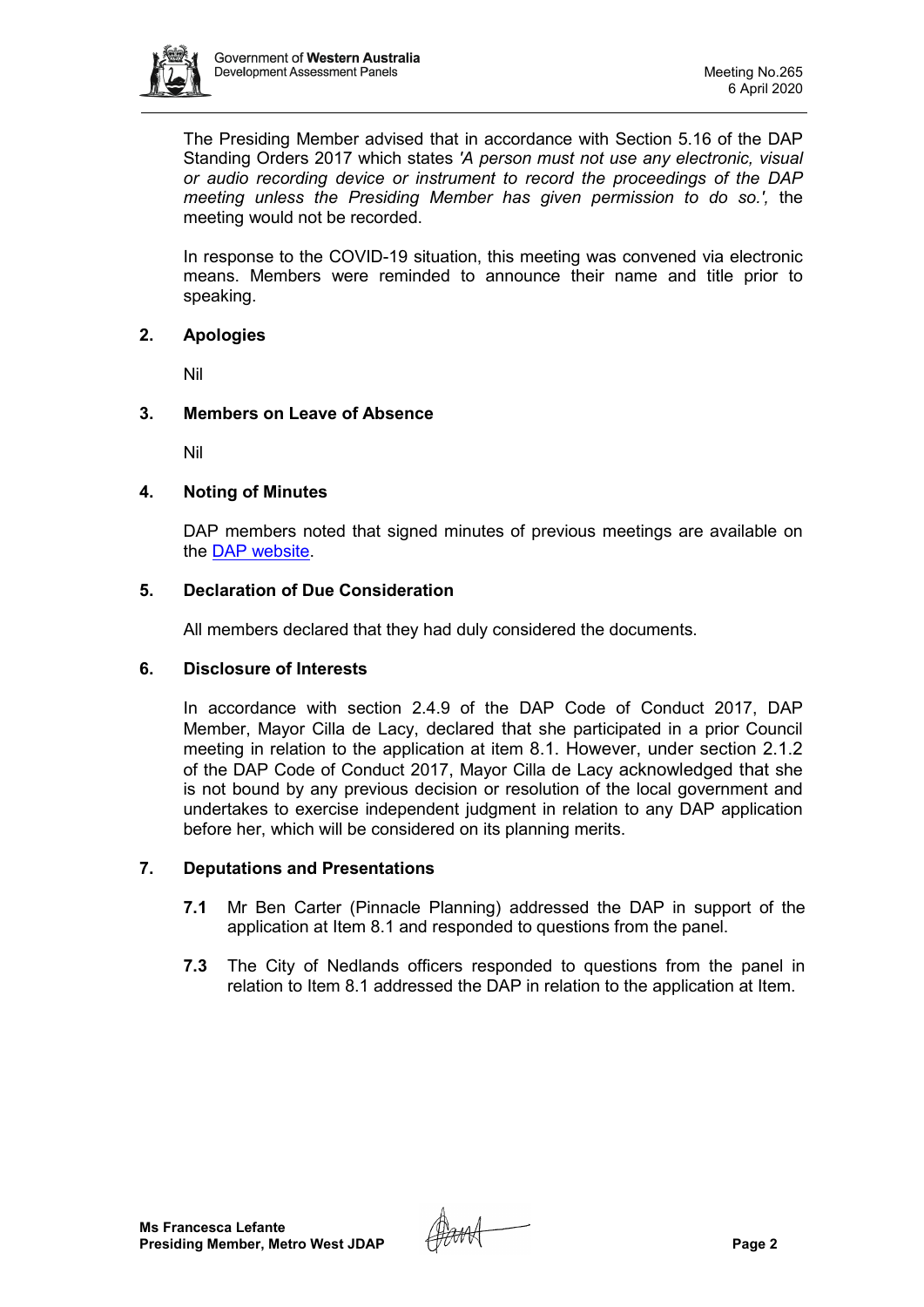

## **8. Form 1 – Responsible Authority Reports – DAP Application/s**

| <b>Property Location:</b>       | Lots 65 & 66 (14-16) Webster Street, Nedlands    |  |
|---------------------------------|--------------------------------------------------|--|
| <b>Development Description:</b> | <b>Construction of 10 Residential Townhouses</b> |  |
| Applicant:                      | Building Corporation WA Pty Ltd t/as Giorgi      |  |
| Owner:                          | Christopher Robert Whitaker, Margaret Nunn,      |  |
|                                 | Barry Nigel Nunn, Joy Vimala Whitaker            |  |
| Responsible Authority:          | <b>City of Nedlands</b>                          |  |
| DAP File No:                    | DAP/20/01733                                     |  |
|                                 |                                                  |  |

#### **REPORT RECOMMENDATION**

#### **Moved by:** Mr Jarrod Ross **Seconded by:** Mr Jason Hick

1. **Approve** DAP Application reference DAP/19/01733 and accompanying plans (Plans A101-A107, A110, 0094-LS-001) in accordance with Clause 68 of Schedule 2 (Deemed Provisions) of the Planning and Development (Local Planning Schemes) Regulations 2015, and the provisions of the City of Nedlands Local Planning Scheme No.3, subject to the following conditions:

### **Conditions**

- 1. This decision constitutes planning approval only and is valid for a period of two (2) years from the date of approval. If the subject development is not substantially commenced within the two (2) year period, the approval shall lapse and be of no further effect.
- 2. The development shall at all times comply with the application and the approved plans, subject to any modifications required as a consequence of any condition(s) of this approval.
- 3. Prior to occupation of the development the finish of the parapet walls is to be finished externally to the same standard as the rest of the development or in:
	- face brick;
	- **painted render:**
	- painted brickwork; or
	- other clean material as specified on the approved plans and maintained thereafter to the satisfaction of the City of Nedlands.
- 4. All stormwater generated on site is to be retained on site. An onsite storage/infiltration system is to be provided within the site for at least 1 in 20-year storms event. No stormwater will be permitted to enter the City of Nedlands's stormwater drainage system unless otherwise approved.
- 5. Prior to the issue of a building permit, the applicant shall submit a schedule of materials, colours, finishes and textures for the development to the satisfaction of the City of Nedlands.
- 6. Prior to occupation of the development, each dwelling unit shall be provided with mechanical clothes driers or alternatively shall have an adequate area provided for drying clothes. Any drying area shall be screened from view from any adjacent public place, to the satisfaction of the City of Nedlands.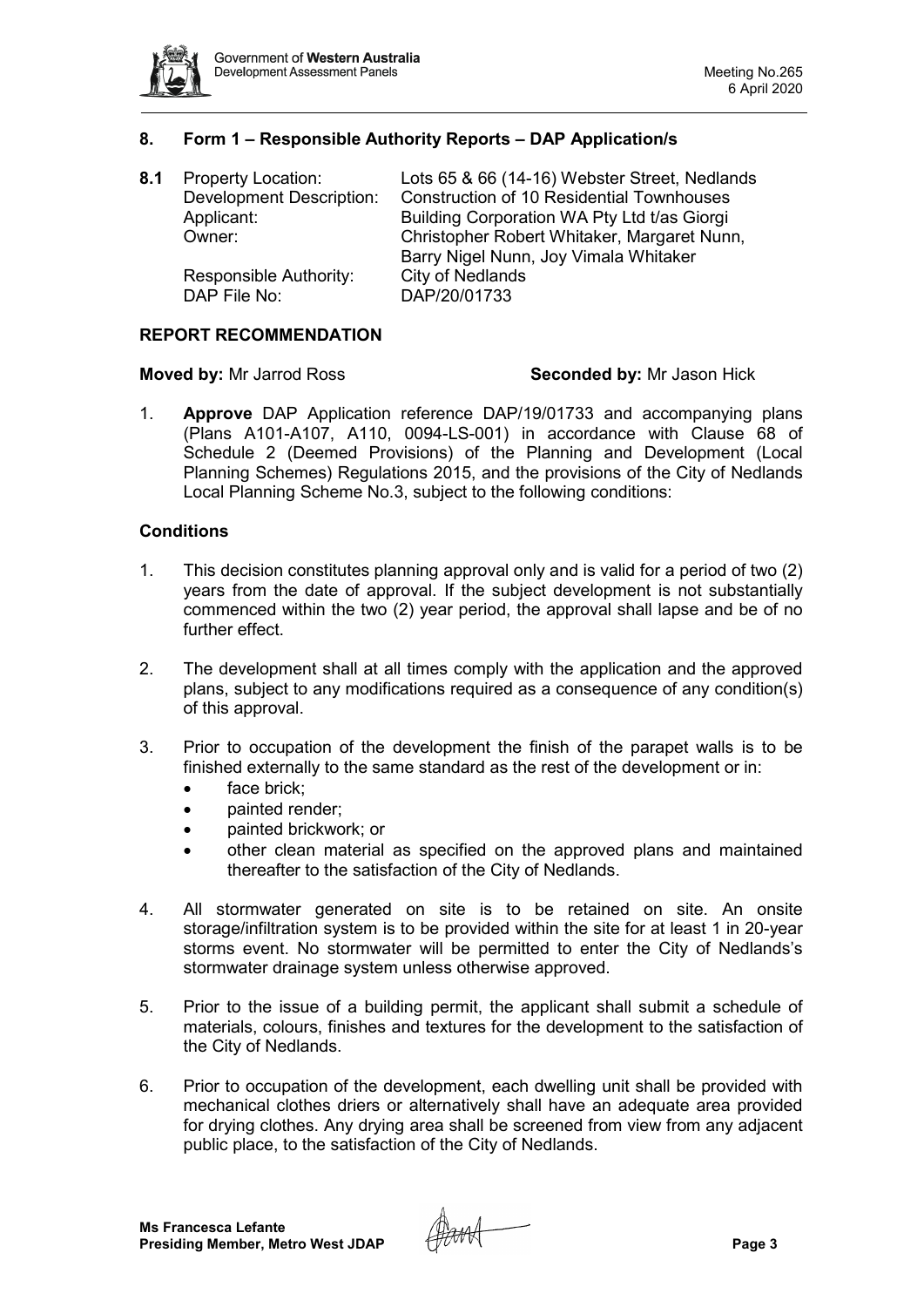

- 7. Prior to occupation of the development, all external fixtures including, but not limited to TV and radio antennae, satellite dishes, plumbing vents and pipes, solar panels, air conditioners, hot water systems and utilities shall be integrated into the design of the building and not be visible from the primary street to the satisfaction of the City of Nedlands.
- 8. Prior to occupation of the development, all air-conditioning plant, satellite dishes, antennae and any other plant and equipment to the roof of the building shall be located or screened so as not to be highly visible from beyond the boundaries of the development site to the satisfaction of the City of Nedlands.
- 9. Prior to the issue of a Building Permit, a detailed landscaping plan shall be submitted to and approved by the City of Nedlands and is to be installed and maintained in accordance with that plan, or any modifications approved thereto, for the lifetime of the development thereafter, to the satisfaction of the City of Nedlands.
- 10. A Demolition and Construction Management Plan addressing the control of; vibration, dust, noise, waste, sand, sediment, temporary fencing, hoardings, gantries, site access / egress, site deliveries, heavy construction machinery and traffic control shall be provided to the City of Nedlands with or before the demolition permit and building permit approval applications are submitted.
- 11. Prior to the issue of a building permit, a noise management plan is to be submitted detailing measures that will be undertaken to ensure noise levels are kept within levels prescribed in the Environmental Protection (Noise) Regulations 1997. The plan is to be prepared by a suitably qualified consultant and is to include:
	- sound proofing measures used in the design and construction of the development;
	- predictions of noise levels:
	- control measures to be undertaken (including monitoring procedures); and
	- a complaint response procedure.

All sound attenuation measures, identified by the plan or as additionally required by the City, are to be implemented prior to occupancy of the development or as otherwise required by the City and the requirements of the plan are to be observed at all times.

- 12. Prior to the issue of a Building Permit, the development shall be required to incorporate noise mitigation measures as required by the State Planning Policy 5.4 – Road and Rail Noise, to the satisfaction of the City of Nedlands.
- 13. The waste management plan received 19 February 2020 forms part of this development approval and shall be complied with at all times to the satisfaction of the City of Nedlands.
- 14. The responsible entity (strata/corporate body) shall be liable for all bin replacement costs and/or repair costs relating to damage caused as a result of the bin compaction process.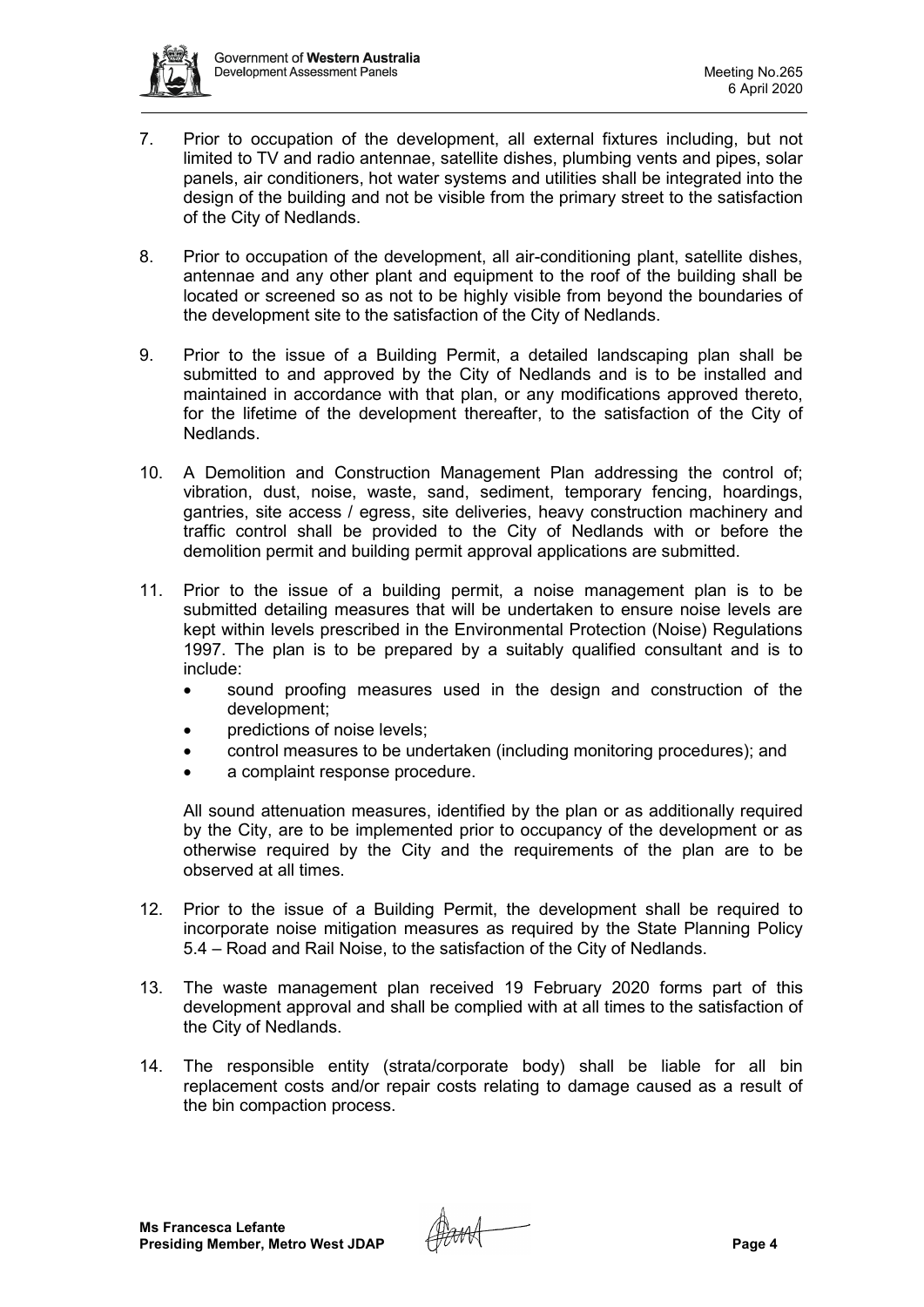

- 15. The applicant shall arrange a suitably qualified consultant to prepare a lighting plan which demonstrates that the proposed development will not cause adverse amenity impacts on the surrounding locality and comply with the relevant Australian Standard:
	- a) a full site plan indicating the proposed siting of lighting columns including details of their proposed height;
	- b) times of operation;
	- c) a Management Plan to detail the methods that will be employed to mitigate the impacts of light penetration and glare to the occupiers of adjacent property, including the use of an automatic timing device;
	- d) details of orientation and hooding and/or other measures to minimise their impact in the interests of pedestrian and/or vehicular safety and amenity; and
	- e) details where the proposed floodlighting is sited in close proximity to residential property, the spread of lighting from the lighting installation must be restricted in accordance with the relevant Australian Standard.
- 16. Provision of screen fencing in accordance with section 5.4.1 of State Planning Policy 7.3 Residential Design Codes (Volume 1) along the southern boundary of the site, prior to occupation of the development and to the satisfaction of the City of Nedlands.
- 17. Suitable arrangements being implemented prior to occupancy for access to the visitor car parking bays via intercom or similar to the satisfaction of the City of Nedlands.
- 18. All redundant crossovers to be removed and the verge and kerbing reinstated prior to occupation of the development to the satisfaction of the City of Nedlands.
- 19. Further details of finished levels and retaining walls within the primary street setback to be submitted to and approved by the City of Nedlands prior to issue of the building permit.
- 20. The louvres shown on the submitted plans are to be installed in a manner to meet the provisions of section 5.4.1 C1.2 of State Planning Policy 7.3 Residential Design Codes Volume 1.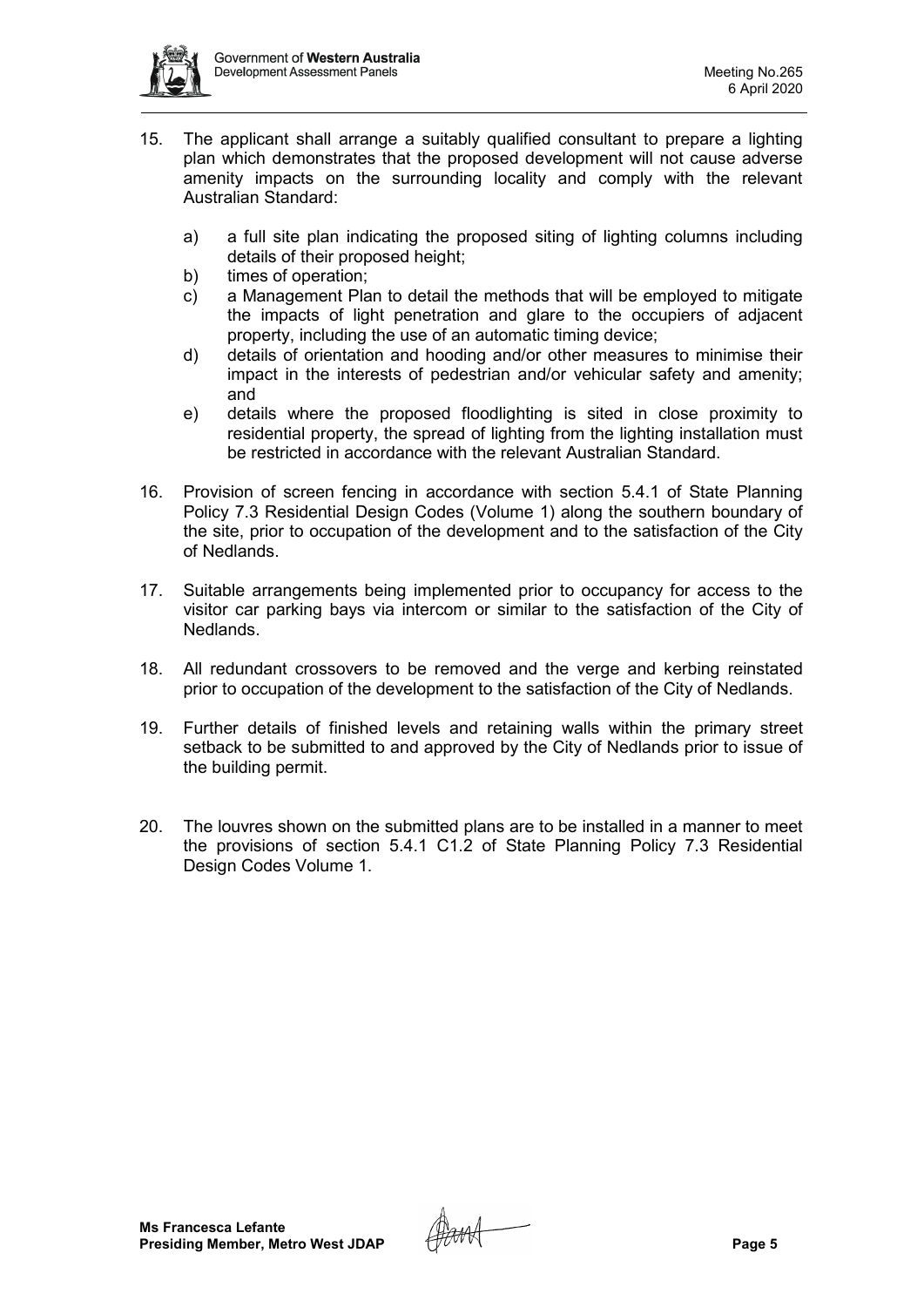

## Advice Notes

- 1. In relation to Condition 10, the applicant is advised that the Construction Management Plan is to address but is not limited to the following matters:
	- a) hours of construction;
	- b) traffic management;
	- c) parking management;<br>d) access management;
	- d) access management;<br>e) management of loadir
	- management of loading and unloading of vehicles;
	- f) heavy vehicle access;
	- g) dust management;
	- h) waste management (where applicable);
	- i) protection of infrastructure and street trees within the road reserve;
	- j) the need for a dilapidation report of adjoining properties;<br>k) if required, details of and reasons for construction work
	- if required, details of and reasons for construction work on the construction site that is likely to be carried out other than between 7.00 am and 7.00 pm on any day which is not a Sunday or public holiday;
	- l) if required, details of and duration of activities on the construction site likely to result in noise emissions that fail to comply with the standard prescribed under regulation 7 of the Environmental Protection (Noise) Regulations 1997;
	- m) predictions of noise emission on the construction site;
	- n) use of City car parking bays for construction related activities;
	- o) protection of infrastructure and street trees within the road reserve;
	- p) security fencing around construction sites;
	- q) gantries;
	- r) dewatering management plan;
	- s) contact details;
	- t) site offices;
	- u) details of measures to be implemented to control noise (including vibration) emissions;
	- v) complaint response procedure to be adopted;
	- w) details of how dust will be suppressed (e.g. by use of water tanker, independently powered water pumps, high volume hoses) or whether an approval from the water corporation for hydrant standpipe has been granted;
	- x) details of how dust and sand drift will be controlled in the event that the landscape remains bare for any period of time after demolition (consideration of more permanent dust suppression or sand drift measures such as hydromulching); and
	- y) any other relevant matters.
- 2. The applicant is advised to consult with the City's Building Services before lodging the Building Permit.
- 3. The applicant is advised that regarding Condition 14, the responsible entity (land owner) is responsible for the maintenance of the common property (including roads) within the development.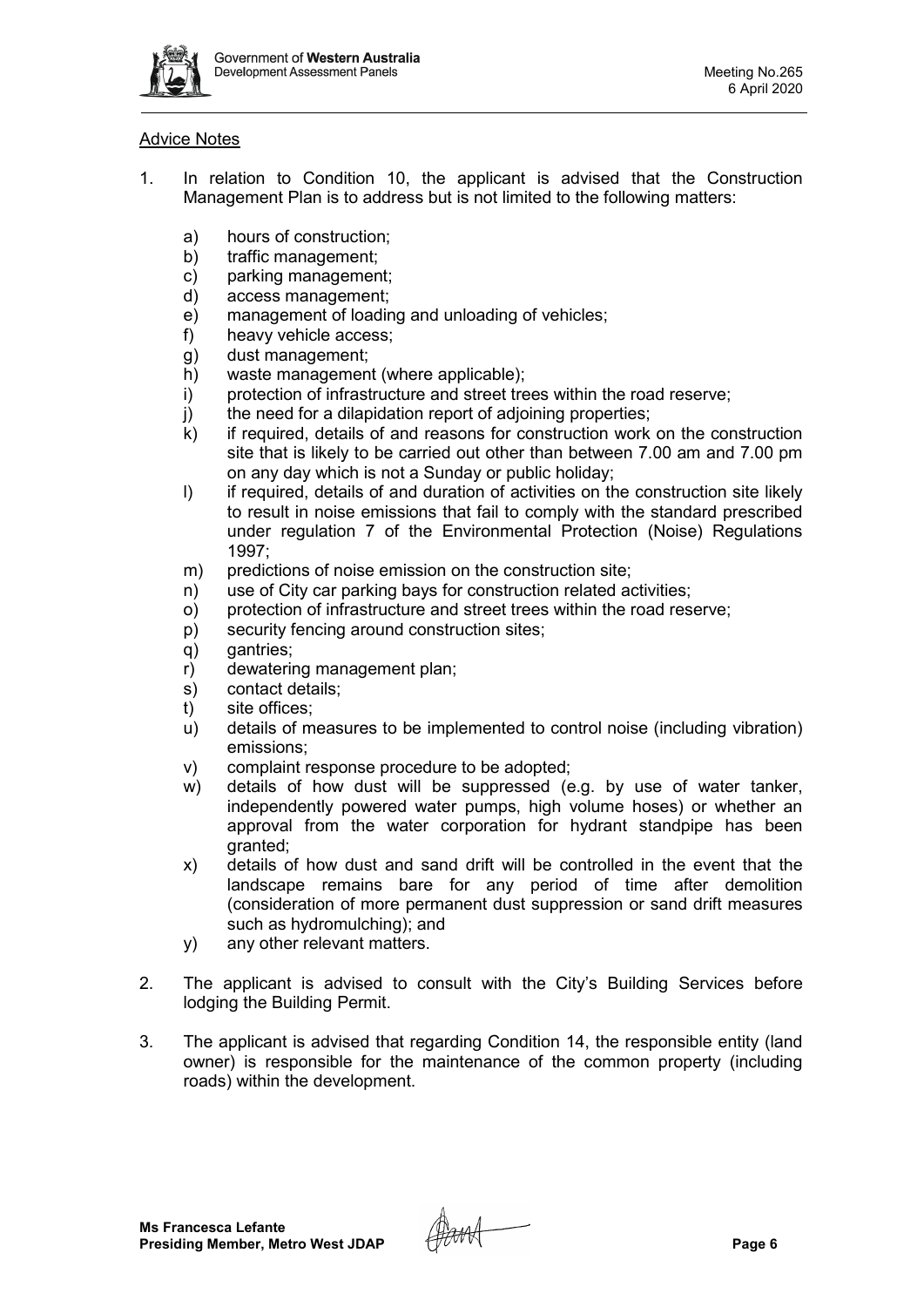

- 4. In relation to Condition 15 the applicant is advised that:
	- a) a Suitably qualified lighting consultant is to be a Member of the illuminating Engineering Society of Australia and New Zealand;
	- b) the Relevant Australian Standard is Australian Standard AS.4282 Control of the Obtrusive Effects of Outdoor Lighting; and
	- c) certification by a suitably qualified lighting consultant shall demonstrate that the development is in compliance with the relevant Australian Standard. On completion of the installation, the consultant is to confirm that the lighting conforms to the relevant Australian Standard and if not, remedial measures are to be undertaken to rectify the situation and bring about compliance with the relevant Australian Standard. The requirement for confirmation certification on completion of the installation is to be included as a condition on all planning approvals granted by the City.
- 5. Prior to the commencement of any demolition works, any Asbestos Containing Material (ACM) in the structure to be demolished, shall be identified, safely removed and conveyed to an appropriate landfill which accepts ACM.
- 6. Removal and disposal of ACM shall be in accordance with Health (Asbestos) Regulations 1992, Regulations 5.43 - 5.53 of the Occupational Safety and Health Regulations 1996, Code of Practice for the Safe Removal of Asbestos 2nd Edition, Code of Practice for the Management and Control of Asbestos in a Workplace, and any Department of Commerce Worksafe requirements.
- 7. Where there is over 10m<sup>2</sup> of ACM or any amount of friable ACM to be removed, it shall be removed by a Worksafe licensed and trained individual or business.
- 8. The applicant is advised that the maximum number of 240L bins allowed on the verge for collection is 8 in total (which includes 3x2 40L City of Nedlands weekly waste bins and 5x City of Nedlands fortnightly recycling bins).
- 9. Any internal bins used by each unit shall be purchased and maintained by the developer by private arrangement.
- 10. All downpipes from guttering shall be connected so as to discharge into drains, which shall empty into a soak-well; and each soak-well shall be located at least 1.8m from any building, and at least 1.8m from the boundary of the block. Soakwells of adequate capacity to contain runoff from a 20-year recurrent storm event. Soak-wells shall be a minimum capacity of 1.0m3 for every 80m2 of calculated surface area of the development.
- 11. A sewage treatment and effluent disposal system or greywater reuse or treatment system shall not be installed unless an Approval to Construct or Install an Apparatus for the Treatment of Sewage has been issued by the City beforehand.
- 12. All internal water closets and ensuites without fixed or permanent window access to outside air or which open onto a hall, passage, hobby or staircase, shall be serviced by a mechanical ventilation exhaust system which is ducted to outside air, with a minimum rate of air change equal to or greater than 25 litres / second.
- 13. The applicant is advised that laundry facilities are to be provided in accordance with the Building Code of Australia, and adequately ventilated to reduce condensation, in accordance with AS1668.2 The use of mechanical ventilation and Air-conditioning in buildings.

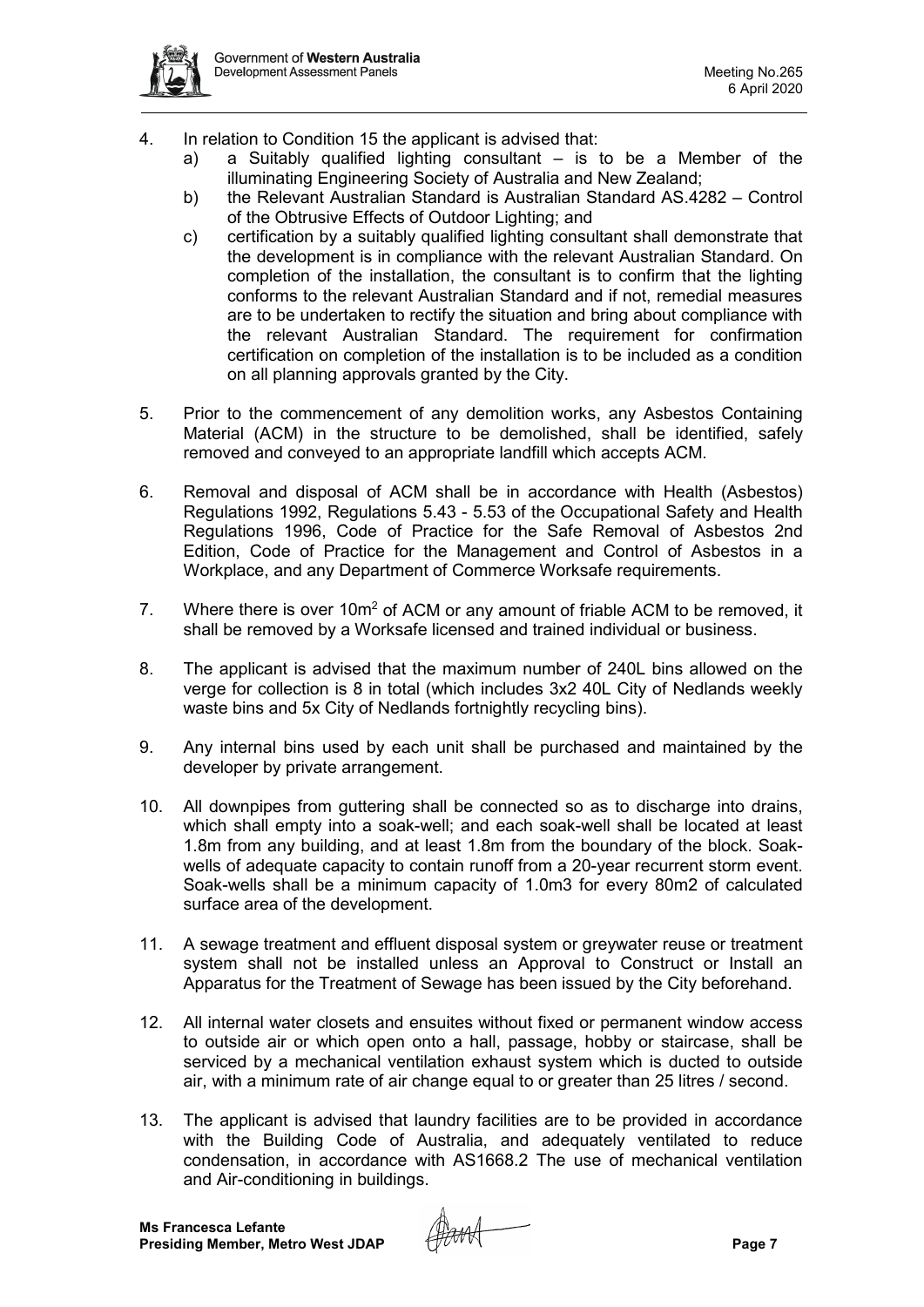

- 14. The applicant is advised that developers are responsible for providing telecommunications infrastructure in their developments. To provide this infrastructure, they need to contract a carrier to install telecommunications infrastructure in their new development. If you choose National Broadband Network (NBN) to service your development, you will need to enter into a developer agreement with NBN. The first step is to register the development via[http://www.NBNco.com.au/develop-orplanwiththeNBN/newdevelopments.html](http://www.nbnco.com.au/develop-orplanwiththeNBN/newdevelopments.html), once registered NBN will be in contact to discuss the specific requirements for the development. NBN requires you to apply at least six months before the required service date. All telecommunications infrastructure should be built to NBN guidelines found at [http://www.NBNco.com.au/develop-or-plan](http://www.nbnco.com.au/develop-or-plan-withtheNBN/newdevelopments/builders-designers.html)[withtheNBN/newdevelopments/builders-designers.html](http://www.nbnco.com.au/develop-or-plan-withtheNBN/newdevelopments/builders-designers.html).
- 15. The applicant is advised to consult the City's Acoustic Advisory Information in relation to locating any mechanical equipment (e.g. air-conditioner, swimming pool or spa) such that noise, vibration impacts on neighbours are mitigated. The City does not recommend installing any equipment near a property boundary where it is likely that noise will intrude upon neighbours. Prior to selecting a location for an air-conditioner, the applicant the applicant is advised to consult the online fairair noise calculator at [www.fairair.com.au](http://www.fairair.com.au/) and use this as a guide to prevent noise affecting neighbouring properties.
- 16. As the proposal consists of more than 3 dwellings the applicant is advised that the City's Health Local Laws 2017 require an enclosure for the storage and cleaning of waste receptacles to be provided on the premises, per the following requirements:
	- a) sufficient in size to accommodate all receptacles used on the premises;
	- b) constructed of brick, concrete, corrugated compressed fibre cement sheet or other material of suitable thickness approved by the City;
	- c) walls not less than 1.8m in height and access of not less than 1.0 metre in width fitted with a self-closing gate;
	- d) smooth and impervious floor not less than 75mm thick and evenly graded to an approved liquid refuse disposal system;
	- e) easily accessible to allow for the removal of the receptacles;
	- f) provided with a ramp into the enclosure having a gradient of no steeper than 1:8 unless otherwise approved by the City;
	- g) provided with a tap connected to an adequate supply of water;<br>h) adequately ventilated, such that they do not create a nuisance
	- adequately ventilated, such that they do not create a nuisance to residences (odour); and
	- i) the location of all exhaust systems, ductwork and any other mechanical service is not to be such that it will cause a nuisance for residents.
- 17. The applicant is advised that all works within the adjacent thoroughfare, i.e. road, kerbs, footpath, verge, crossover or right of way, also require a separate approval from the City of Nedlands prior to construction commencing.
- 18. Any development in the nature-strip (verge), including footpaths, will require a Nature-Strip Works Application (NSWA) to be lodged with, and approved by, the City's Technical Services department, prior to construction commencing.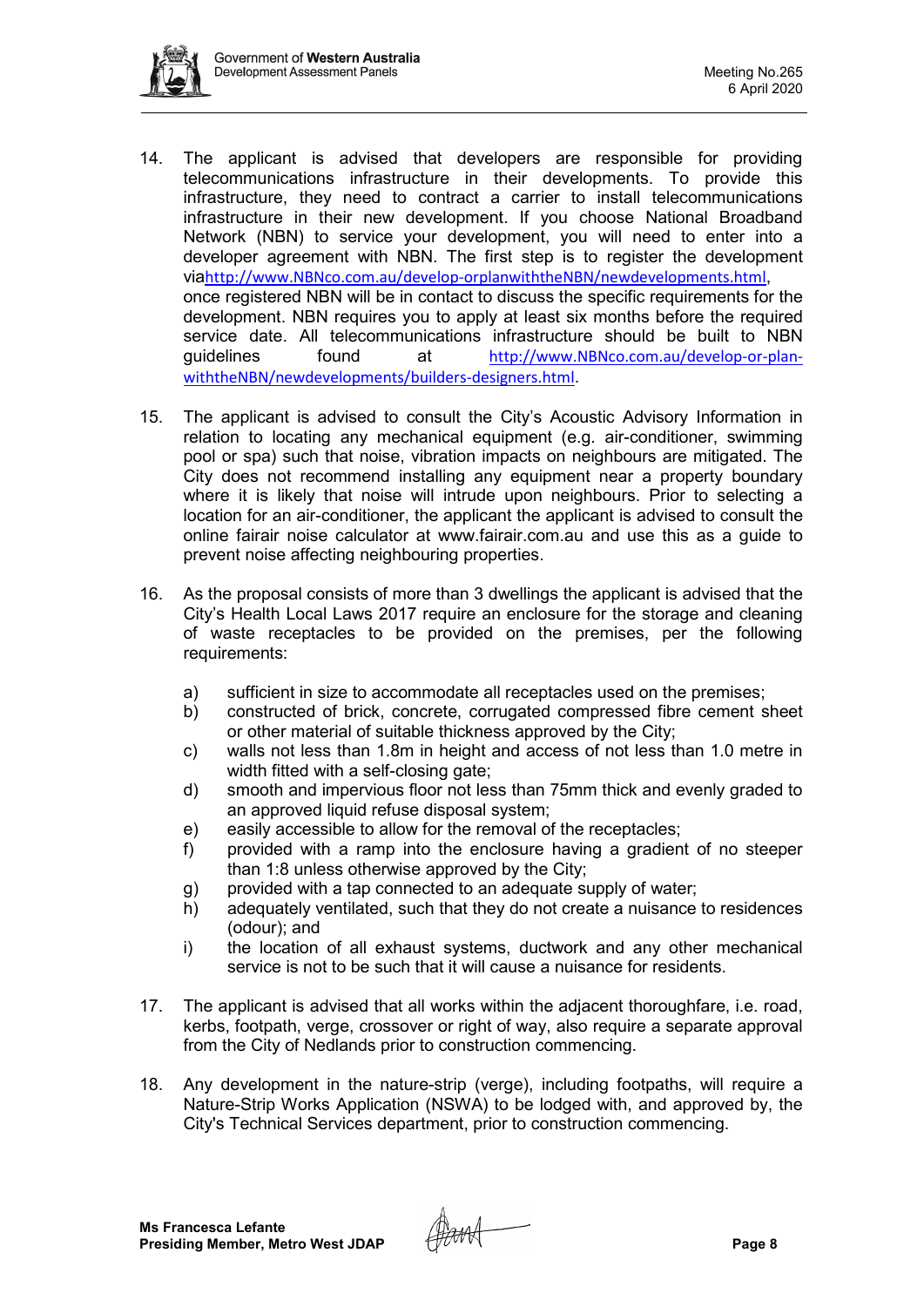

- 19. The applicant is advised that a new crossover or modification to an existing crossover will require a separate approval from the City of Nedlands prior to construction commencing.
- 20. The applicant is advised that the contractor/developer shall protect the City's street trees from any damage that may be caused by the scope of works covered by this contract for the duration of the contract. All work carried out under this contract is to comply with the City's policies, guidelines and Australian Standards relating to the protection of trees on or adjacent to development sites (AS 4870- 2009).
- 21. The applicant is advised that all street tree assets in the nature-strip (verge) shall not be removed. Any approved street tree removals shall be undertaken by the City of Nedlands and paid for by the owner of the property where the development is proposed, unless otherwise approved by the City of Nedlands.

### **AMENDING MOTION 1**

**Moved by:** Mr Jason Hick **Seconded by:** Mr Jarrod Ross

That Condition 9 be amended to read as follows:

Prior to the issue of a Building Permit, a detailed landscaping plan shall be submitted to and approved by the City of Nedlands and The landscaping plan received by the City on 20 February 2020 shall form part of this approval. The landscaping is to be installed and maintained in accordance with that plan, or any modifications approved thereto, for the lifetime of the development thereafter, to the satisfaction of the City of Nedlands.

## **The Amending Motion was put and CARRIED UNANIMOUSLY.**

**REASON:** The applicant had already submitted and negotiated a landscaping plan with the City and this was considered to be of a suitable level of detail for implementation, and as such it was not considered necessary to require a further plan or to delay the progression of a building permit application.

## **AMENDING MOTION 2**

**Moved by:** Mr Jason Hick **Seconded by:** Mr Jarrod Ross

That Condition 15 and Advice Note No 4 be deleted and the remaining conditions and advice notes be renumbered accordingly.

## **The Amending Motion was put and CARRIED (4/1).**

For: Ms Francesca Lefante Mr Jarrod Ross Mr Jason Hick Mayor Cilla de Lacy

Against: Cr Kerry Smyth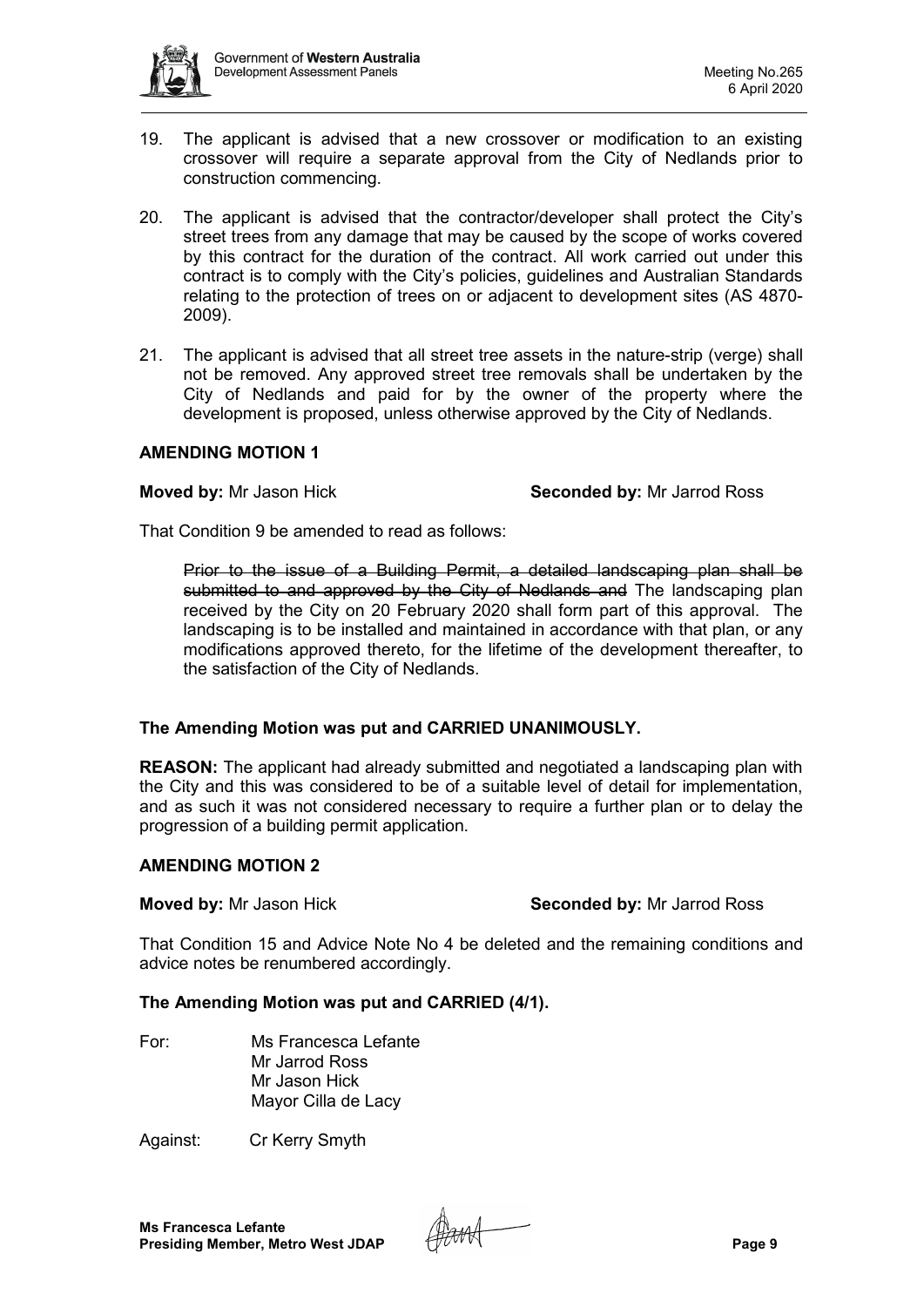

**REASON:** Condition 15, and the corresponding advice note, were not considered necessary given the development proposed is medium density residential dwellings which would generally not result in light spill to surrounding residents.

## **REPORT RECOMMENDATION (AS AMENDED)**

1. **Approve** DAP Application reference DAP/19/01733 and accompanying plans (Plans A101-A107, A110, 0094-LS-001) in accordance with Clause 68 of Schedule 2 (Deemed Provisions) of the Planning and Development (Local Planning Schemes) Regulations 2015, and the provisions of the City of Nedlands Local Planning Scheme No.3, subject to the following conditions:

## **Conditions**

- 1. This decision constitutes planning approval only and is valid for a period of two (2) years from the date of approval. If the subject development is not substantially commenced within the two (2) year period, the approval shall lapse and be of no further effect.
- 2. The development shall at all times comply with the application and the approved plans, subject to any modifications required as a consequence of any condition(s) of this approval.
- 3. Prior to occupation of the development the finish of the parapet walls is to be finished externally to the same standard as the rest of the development or in:
	- face brick;
	- painted render;
	- painted brickwork; or
	- other clean material as specified on the approved plans and maintained thereafter to the satisfaction of the City of Nedlands.
- 4. All stormwater generated on site is to be retained on site. An onsite storage/infiltration system is to be provided within the site for at least 1 in 20-year storms event. No stormwater will be permitted to enter the City of Nedlands's stormwater drainage system unless otherwise approved.
- 5. Prior to the issue of a building permit, the applicant shall submit a schedule of materials, colours, finishes and textures for the development to the satisfaction of the City of Nedlands.
- 6. Prior to occupation of the development, each dwelling unit shall be provided with mechanical clothes driers or alternatively shall have an adequate area provided for drying clothes. Any drying area shall be screened from view from any adjacent public place, to the satisfaction of the City of Nedlands.
- 7. Prior to occupation of the development, all external fixtures including, but not limited to TV and radio antennae, satellite dishes, plumbing vents and pipes, solar panels, air conditioners, hot water systems and utilities shall be integrated into the design of the building and not be visible from the primary street to the satisfaction of the City of Nedlands.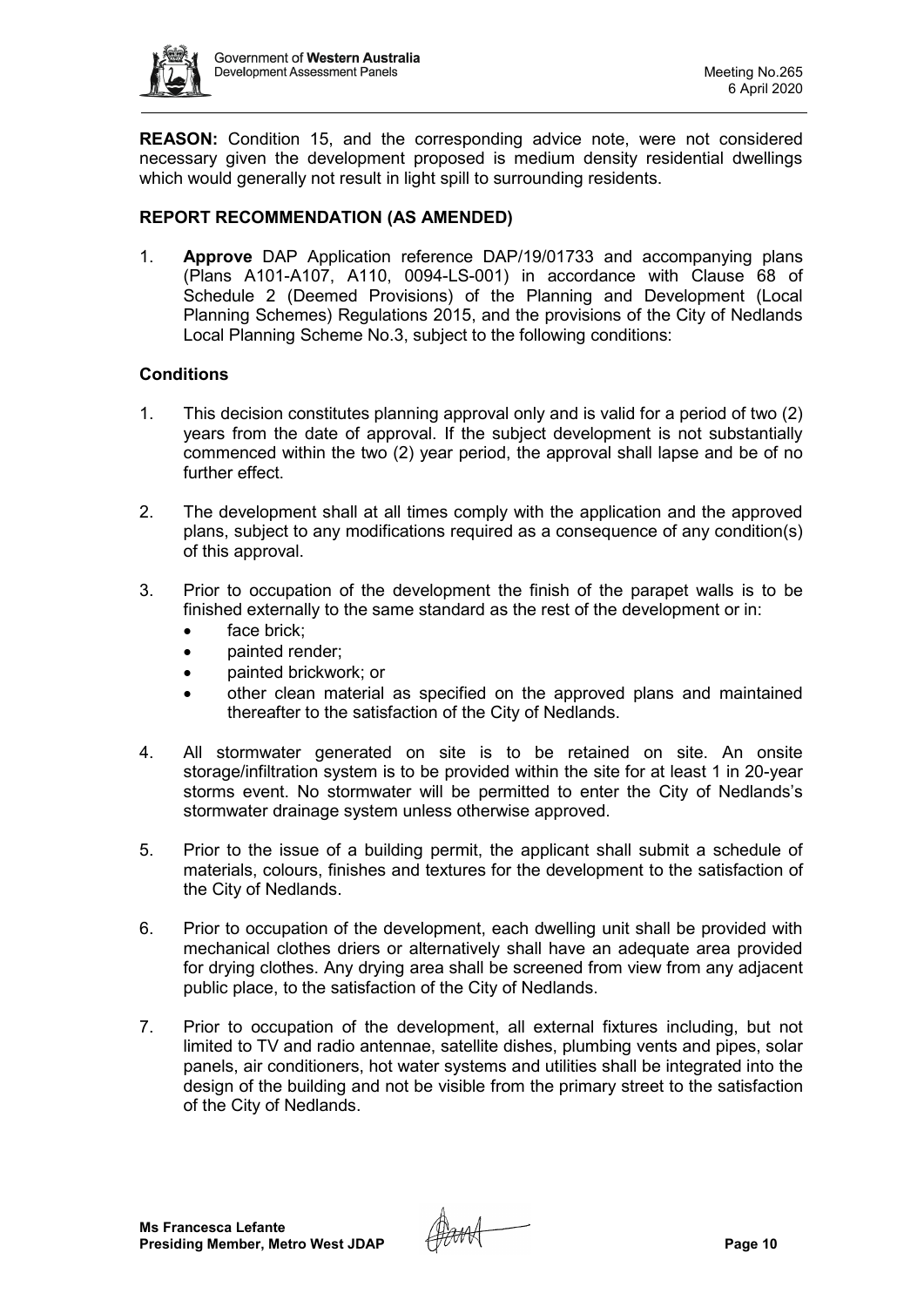

- 8. Prior to occupation of the development, all air-conditioning plant, satellite dishes, antennae and any other plant and equipment to the roof of the building shall be located or screened so as not to be highly visible from beyond the boundaries of the development site to the satisfaction of the City of Nedlands.
- 9. The landscaping plan received by the City on 20 February 2020 shall form part of this approval. The landscaping is to be installed and maintained in accordance with that plan, or any modifications approved thereto, for the lifetime of the development thereafter, to the satisfaction of the City of Nedlands.
- 10. A Demolition and Construction Management Plan addressing the control of; vibration, dust, noise, waste, sand, sediment, temporary fencing, hoardings, gantries, site access / egress, site deliveries, heavy construction machinery and traffic control shall be provided to the City of Nedlands with or before the demolition permit and building permit approval applications are submitted.
- 11. Prior to the issue of a building permit, a noise management plan is to be submitted detailing measures that will be undertaken to ensure noise levels are kept within levels prescribed in the Environmental Protection (Noise) Regulations 1997. The plan is to be prepared by a suitably qualified consultant and is to include:
	- sound proofing measures used in the design and construction of the development;
	- predictions of noise levels;
	- control measures to be undertaken (including monitoring procedures); and
	- a complaint response procedure.

All sound attenuation measures, identified by the plan or as additionally required by the City, are to be implemented prior to occupancy of the development or as otherwise required by the City and the requirements of the plan are to be observed at all times.

- 12. Prior to the issue of a Building Permit, the development shall be required to incorporate noise mitigation measures as required by the State Planning Policy 5.4 – Road and Rail Noise, to the satisfaction of the City of Nedlands.
- 13. The waste management plan received 19 February 2020 forms part of this development approval and shall be complied with at all times to the satisfaction of the City of Nedlands.
- 14. The responsible entity (strata/corporate body) shall be liable for all bin replacement costs and/or repair costs relating to damage caused as a result of the bin compaction process.
- 15. Provision of screen fencing in accordance with section 5.4.1 of State Planning Policy 7.3 Residential Design Codes (Volume 1) along the southern boundary of the site, prior to occupation of the development and to the satisfaction of the City of Nedlands.
- 16. Suitable arrangements being implemented prior to occupancy for access to the visitor car parking bays via intercom or similar to the satisfaction of the City of Nedlands.

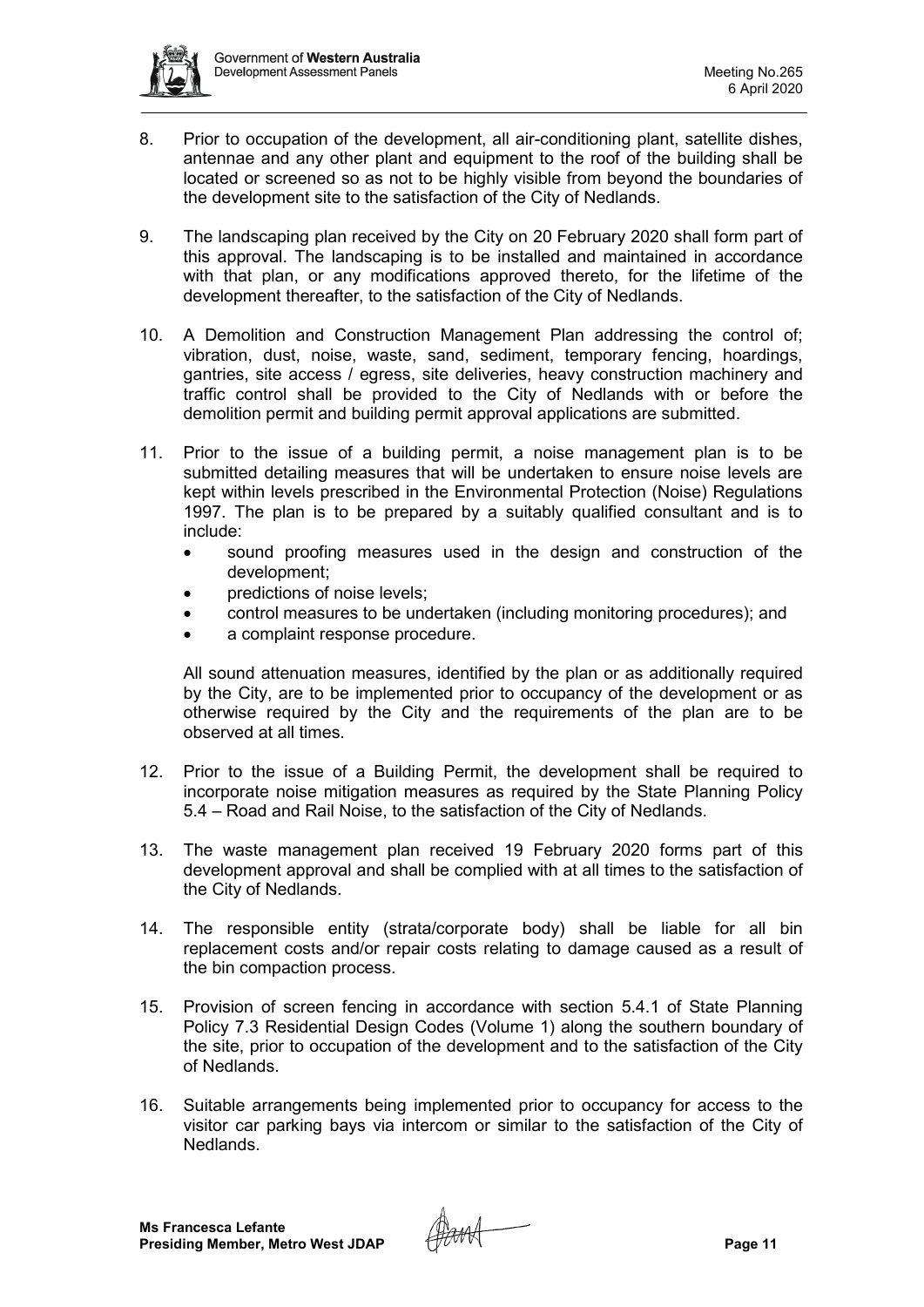

- 17. All redundant crossovers to be removed and the verge and kerbing reinstated prior to occupation of the development to the satisfaction of the City of Nedlands.
- 18. urther details of finished levels and retaining walls within the primary street setback to be submitted to and approved by the City of Nedlands prior to issue of the building permit.
- 19. The louvres shown on the submitted plans are to be installed in a manner to meet the provisions of section 5.4.1 C1.2 of State Planning Policy 7.3 Residential Design Codes Volume 1.

## Advice Notes

- 1. In relation to Condition 10, the applicant is advised that the Construction Management Plan is to address but is not limited to the following matters:
	- a) hours of construction;
	- b) traffic management;
	- c) parking management;
	- d) access management;
	- e) management of loading and unloading of vehicles;
	- f) heavy vehicle access;
	- g) dust management;
	- h) waste management (where applicable);
	- i) protection of infrastructure and street trees within the road reserve;
	- j) the need for a dilapidation report of adjoining properties;
	- k) if required, details of and reasons for construction work on the construction site that is likely to be carried out other than between 7.00 am and 7.00 pm on any day which is not a Sunday or public holiday;
	- I) if required, details of and duration of activities on the construction site likely to result in noise emissions that fail to comply with the standard prescribed under regulation 7 of the Environmental Protection (Noise) Regulations 1997;
	- m) predictions of noise emission on the construction site;
	- n) use of City car parking bays for construction related activities;
	- o) protection of infrastructure and street trees within the road reserve;
	- p) security fencing around construction sites;
	- q) gantries;
	- r) dewatering management plan;
	- s) contact details;
	- t) site offices;
	- u) details of measures to be implemented to control noise (including vibration) emissions;
	- v) complaint response procedure to be adopted;
	- w) details of how dust will be suppressed (e.g. by use of water tanker, independently powered water pumps, high volume hoses) or whether an approval from the water corporation for hydrant standpipe has been granted;
	- x) details of how dust and sand drift will be controlled in the event that the landscape remains bare for any period of time after demolition (consideration of more permanent dust suppression or sand drift measures such as hydromulching); and
	- y) any other relevant matters.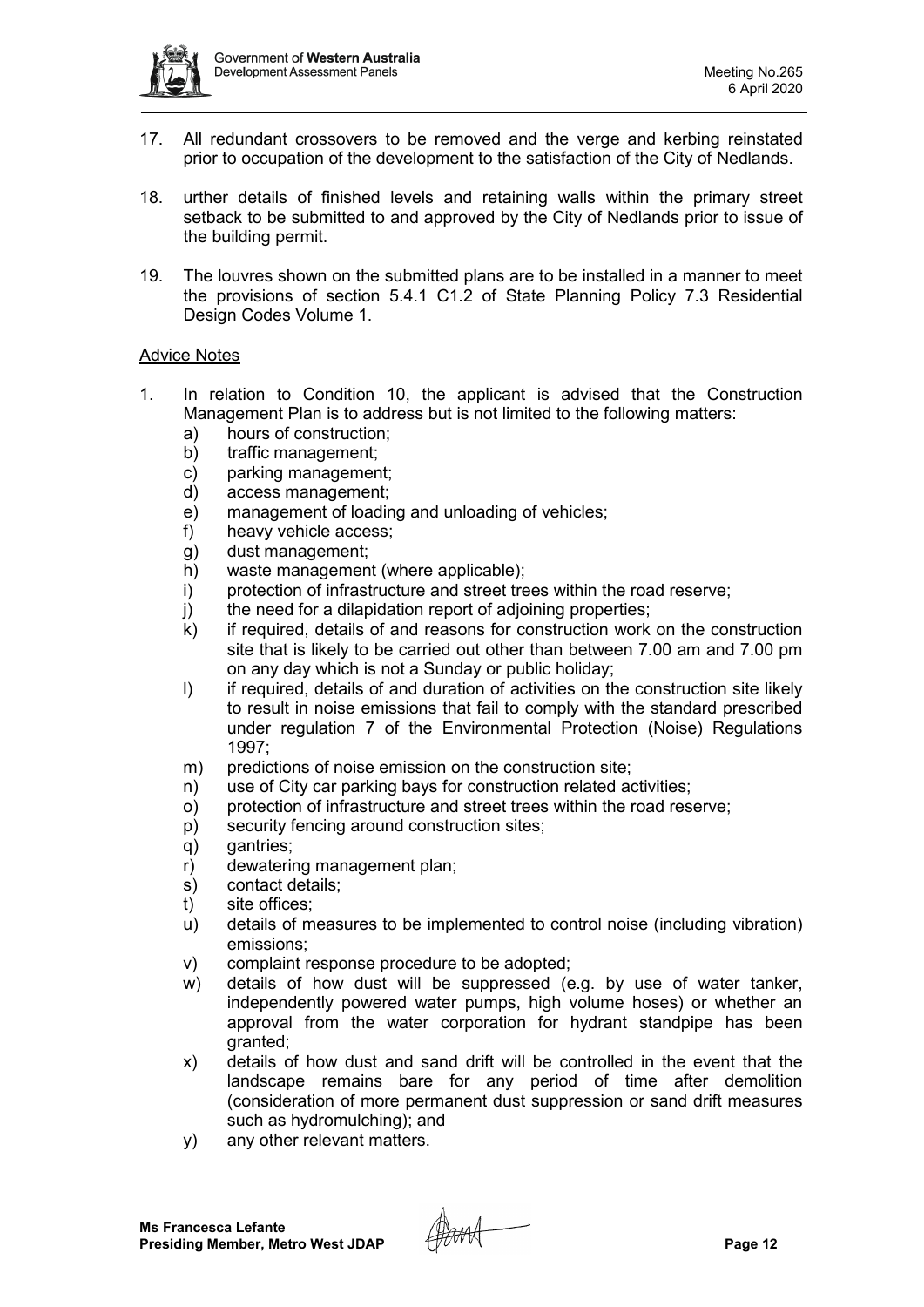- 2. The applicant is advised to consult with the City's Building Services before lodging the Building Permit.
- 3. The applicant is advised that regarding Condition 14, the responsible entity (land owner) is responsible for the maintenance of the common property (including roads) within the development.
- 4. In relation to Condition 15 the applicant is advised that:
	- a) a Suitably qualified lighting consultant is to be a Member of the illuminating Engineering Society of Australia and New Zealand;
	- b) the Relevant Australian Standard is Australian Standard AS.4282 Control of the Obtrusive Effects of Outdoor Lighting; and
	- c) certification by a suitably qualified lighting consultant shall demonstrate that the development is in compliance with the relevant Australian Standard. On completion of the installation, the consultant is to confirm that the lighting conforms to the relevant Australian Standard and if not, remedial measures are to be undertaken to rectify the situation and bring about compliance with the relevant Australian Standard. The requirement for confirmation certification on completion of the installation is to be included as a condition on all planning approvals granted by the City.
- 5. Prior to the commencement of any demolition works, any Asbestos Containing Material (ACM) in the structure to be demolished, shall be identified, safely removed and conveyed to an appropriate landfill which accepts ACM.
- 6. Removal and disposal of ACM shall be in accordance with Health (Asbestos) Regulations 1992, Regulations 5.43 - 5.53 of the Occupational Safety and Health Regulations 1996, Code of Practice for the Safe Removal of Asbestos 2nd Edition, Code of Practice for the Management and Control of Asbestos in a Workplace, and any Department of Commerce Worksafe requirements.
- 7. Where there is over 10m2 of ACM or any amount of friable ACM to be removed, it shall be removed by a Worksafe licensed and trained individual or business.
- 8. The applicant is advised that the maximum number of 240L bins allowed on the verge for collection is 8 in total (which includes 3x2 40L City of Nedlands weekly waste bins and 5x City of Nedlands fortnightly recycling bins).
- 9. Any internal bins used by each unit shall be purchased and maintained by the developer by private arrangement.
- 10. All downpipes from guttering shall be connected so as to discharge into drains, which shall empty into a soak-well; and each soak-well shall be located at least 1.8m from any building, and at least 1.8m from the boundary of the block. Soakwells of adequate capacity to contain runoff from a 20-year recurrent storm event. Soak-wells shall be a minimum capacity of 1.0m3 for every 80m2 of calculated surface area of the development.
- 11. A sewage treatment and effluent disposal system or greywater reuse or treatment system shall not be installed unless an Approval to Construct or Install an Apparatus for the Treatment of Sewage has been issued by the City beforehand.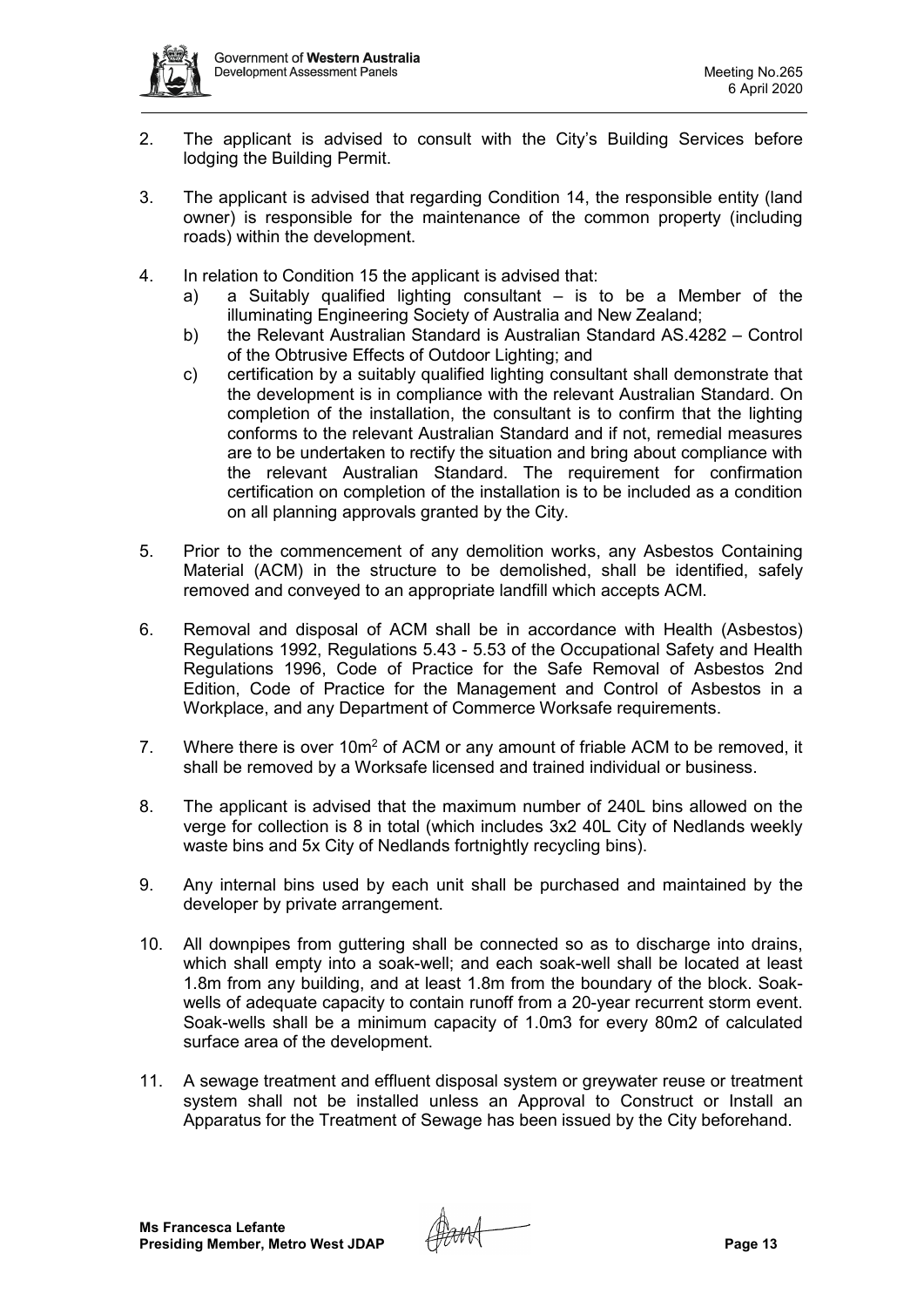

- 12. All internal water closets and ensuites without fixed or permanent window access to outside air or which open onto a hall, passage, hobby or staircase, shall be serviced by a mechanical ventilation exhaust system which is ducted to outside air, with a minimum rate of air change equal to or greater than 25 litres / second.
- 13. The applicant is advised that laundry facilities are to be provided in accordance with the Building Code of Australia, and adequately ventilated to reduce condensation, in accordance with AS1668.2 The use of mechanical ventilation and Air-conditioning in buildings.
- 14. The applicant is advised that developers are responsible for providing telecommunications infrastructure in their developments. To provide this infrastructure, they need to contract a carrier to install telecommunications infrastructure in their new development. If you choose National Broadband Network (NBN) to service your development, you will need to enter into a developer agreement with NBN. The first step is to register the development via[http://www.NBNco.com.au/develop-orplanwiththeNBN/newdevelopments.html](http://www.nbnco.com.au/develop-orplanwiththeNBN/newdevelopments.html), once registered NBN will be in contact to discuss the specific requirements for the development. NBN requires you to apply at least six months before the required service date. All telecommunications infrastructure should be built to NBN guidelines found at [http://www.NBNco.com.au/develop-or-plan](http://www.nbnco.com.au/develop-or-plan-withtheNBN/newdevelopments/builders-designers.html)[withtheNBN/newdevelopments/builders-designers.html](http://www.nbnco.com.au/develop-or-plan-withtheNBN/newdevelopments/builders-designers.html).
- 15. The applicant is advised to consult the City's Acoustic Advisory Information in relation to locating any mechanical equipment (e.g. air-conditioner, swimming pool or spa) such that noise, vibration impacts on neighbours are mitigated. The City does not recommend installing any equipment near a property boundary where it is likely that noise will intrude upon neighbours. Prior to selecting a location for an air-conditioner, the applicant the applicant is advised to consult the online fairair noise calculator at [www.fairair.com.au](http://www.fairair.com.au/) and use this as a guide to prevent noise affecting neighbouring properties.
- 16. As the proposal consists of more than 3 dwellings the applicant is advised that the City's Health Local Laws 2017 require an enclosure for the storage and cleaning of waste receptacles to be provided on the premises, per the following requirements:
	- a) sufficient in size to accommodate all receptacles used on the premises;
	- b) constructed of brick, concrete, corrugated compressed fibre cement sheet or other material of suitable thickness approved by the City;
	- c) walls not less than 1.8m in height and access of not less than 1.0 metre in width fitted with a self-closing gate;
	- d) smooth and impervious floor not less than 75mm thick and evenly graded to an approved liquid refuse disposal system;
	- e) easily accessible to allow for the removal of the receptacles;
	- f) provided with a ramp into the enclosure having a gradient of no steeper than 1:8 unless otherwise approved by the City;
	- g) provided with a tap connected to an adequate supply of water;
	- h) adequately ventilated, such that they do not create a nuisance to residences (odour); and
	- i) the location of all exhaust systems, ductwork and any other mechanical service is not to be such that it will cause a nuisance for residents.

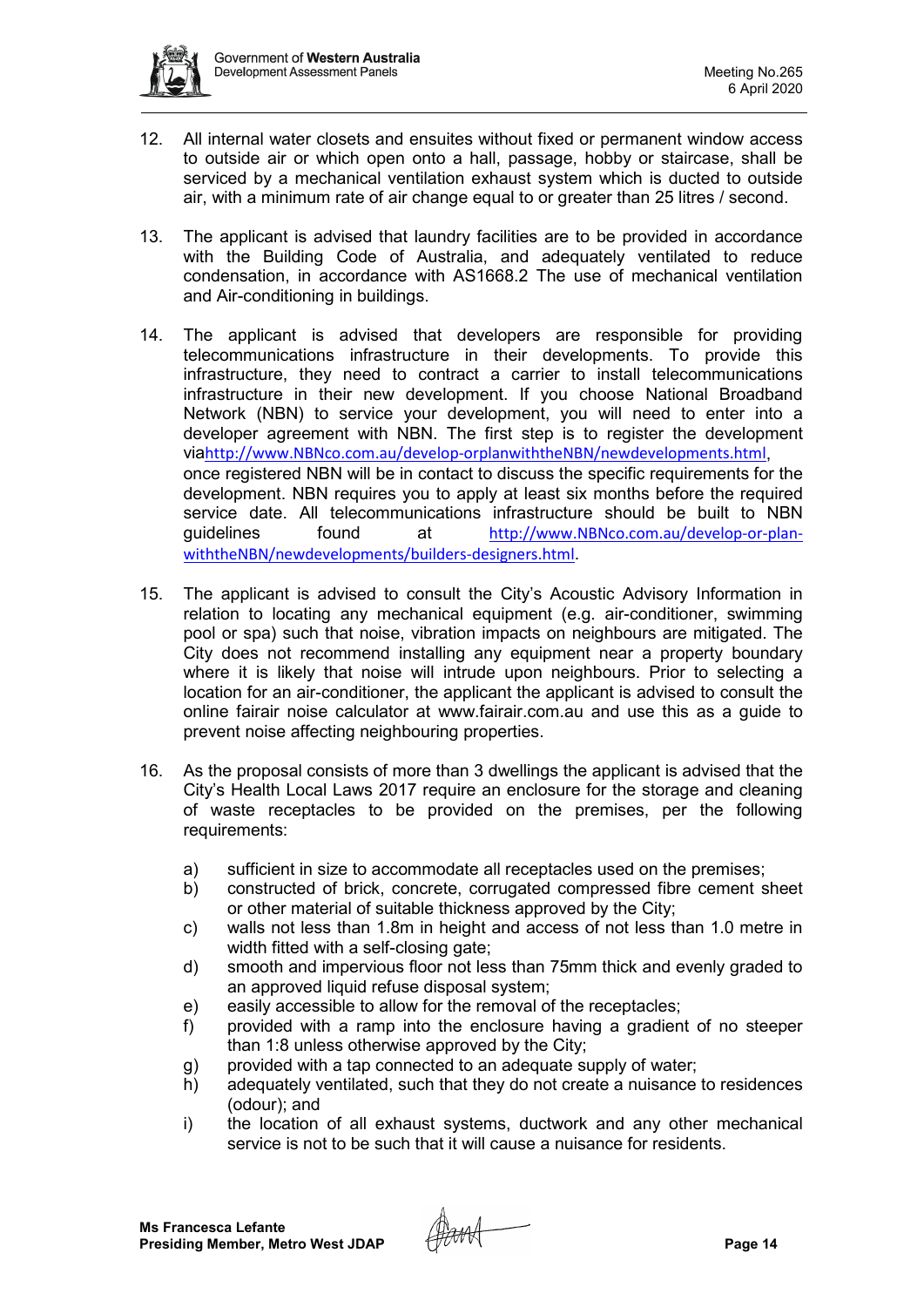

- 17. The applicant is advised that all works within the adjacent thoroughfare, i.e. road, kerbs, footpath, verge, crossover or right of way, also require a separate approval from the City of Nedlands prior to construction commencing.
- 18. Any development in the nature-strip (verge), including footpaths, will require a Nature-Strip Works Application (NSWA) to be lodged with, and approved by, the City's Technical Services department, prior to construction commencing.
- 19. The applicant is advised that a new crossover or modification to an existing crossover will require a separate approval from the City of Nedlands prior to construction commencing.
- 20. The applicant is advised that the contractor/developer shall protect the City's street trees from any damage that may be caused by the scope of works covered by this contract for the duration of the contract. All work carried out under this contract is to comply with the City's policies, guidelines and Australian Standards relating to the protection of trees on or adjacent to development sites (AS 4870- 2009).
- 21. The applicant is advised that all street tree assets in the nature-strip (verge) shall not be removed. Any approved street tree removals shall be undertaken by the City of Nedlands and paid for by the owner of the property where the development is proposed, unless otherwise approved by the City of Nedlands.

**REASON:** The proposed development was considered to be of an appropriate scale and design standard for the locality and in the context of the applicable planning framework.

## **The Report Recommendation (as amended) was put and CARRIED (3/2).**

- For: Ms Francesca Lefante Mr Jarrod Ross Mr Jason Hick
- Against: Mayor Cilla de Lacy Cr Kerry Smyth
- **9. Form 2 – Responsible Authority Reports – Amending or cancelling DAP development approval**

Nil

### **10. Appeals to the State Administrative Tribunal**

The Presiding Member noted the following State Administrative Tribunal Application –

| <b>Current SAT Applications</b> |                            |                                  |  |
|---------------------------------|----------------------------|----------------------------------|--|
| <b>LG Name</b>                  | <b>Property Location</b>   | <b>Application Description</b>   |  |
| Town of                         | Lots 18 (164) and 19 (162) | <b>Proposed Childcare Centre</b> |  |
| Claremont                       | Alfred Road, Swanbourne    |                                  |  |